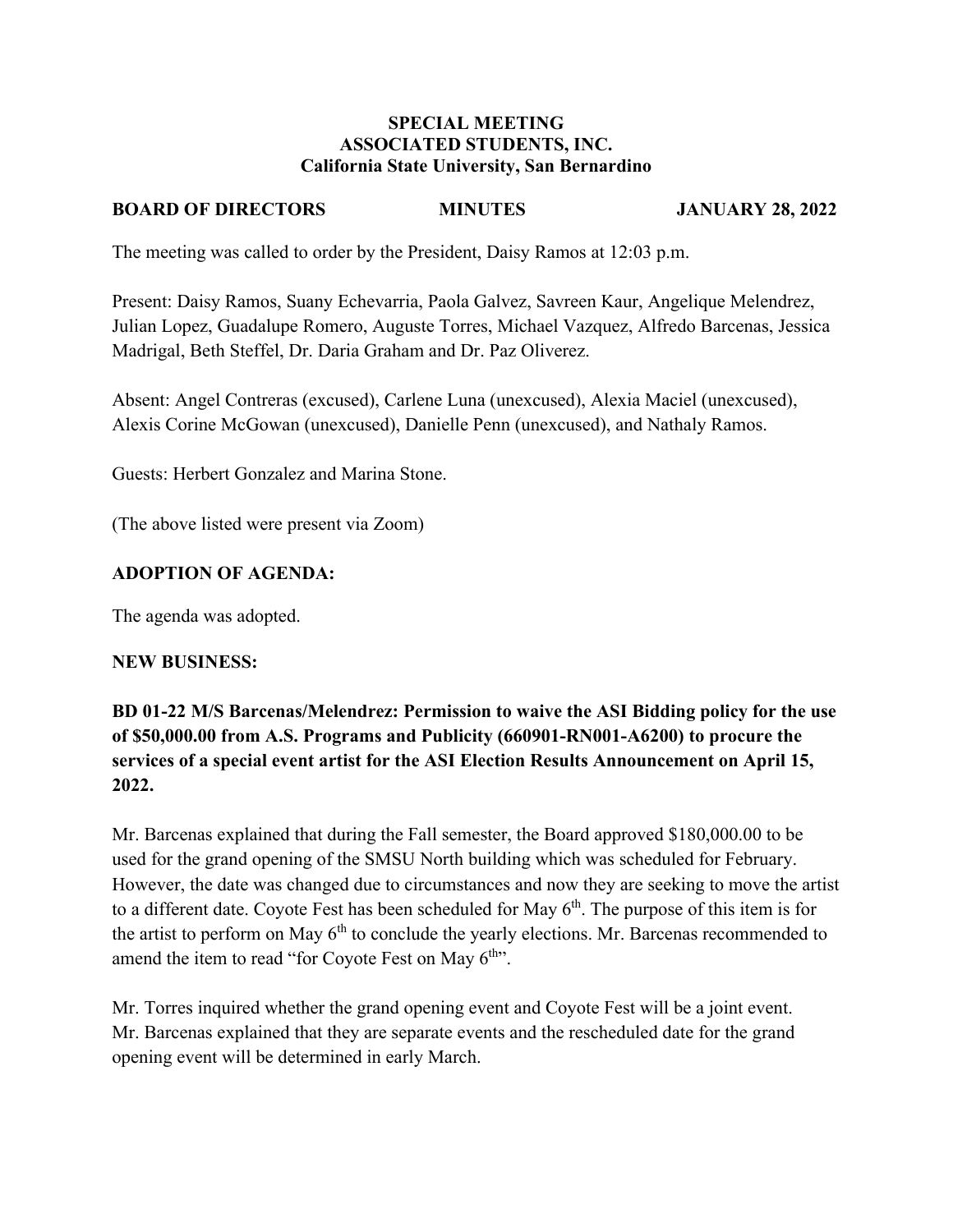Ms. Kaur inquired if the remaining budget for the grand opening event will remain at \$130,000.00 since they are downsizing the event. Mr. Barcenas stated that the budget will remain the same, however, with the intentions of having a smaller event.

Mr. Torres inquired if there is a plan to help navigate the expenditures of the funds. Mr. Barcenas stated that the \$50,000.00 is solely for the entertainment, however, the Board may need to discuss funds for the stage and security.

## Discussion ensued.

Mr. Torres inquired whether the funds from the \$180,000.00 will be used to help support the ASI Elections. Mr. Barcenas stated that there is a budget for Elections that will allow them to do more for the elections season.

Ms. Melendrez inquired why there is going to be a grand opening event if the SMSU North has been opened for a while. Mr. Barcenas explained that the grand opening would promote the building after returning from virtual classes.

Dr. Oliverez explained that this is an exciting event for the campus since this building has been a work in progress for a long time and students, staff and faculty would have the opportunity to celebrate.

Ms. Romero inquired whether the funds would be used for the SMSU North or Coyote Fest. President Ramos stated that the funds will be used for Coyote Fest.

M/S Barcenas/Vazquez: To amend the item to read, "Permission to waive the ASI Bidding policy for the use of \$50,000.00 from A.S. Programs and Publicity (660901-RN001-A6200) to procure the services of a special event artist for the Coyote Fest on May 6, 2022. Passed.

Mr. Torres asked for clarification on the ASI Elections budget and how the funds from the \$180,000.00 will be used. Mr. Barcenas explained that they are securing \$50,000.00 for the artist at Coyote Fest.

A roll call vote was conducted as follows: In Favor: Barcenas, Graham, Kaur, Melendrez, Oliverez, Romero, Torres, Vazquez, Ramos, Steffel and Madrigal. Opposed: None. Abstentions: None. Vote on motion as amended passed (11/0/0)